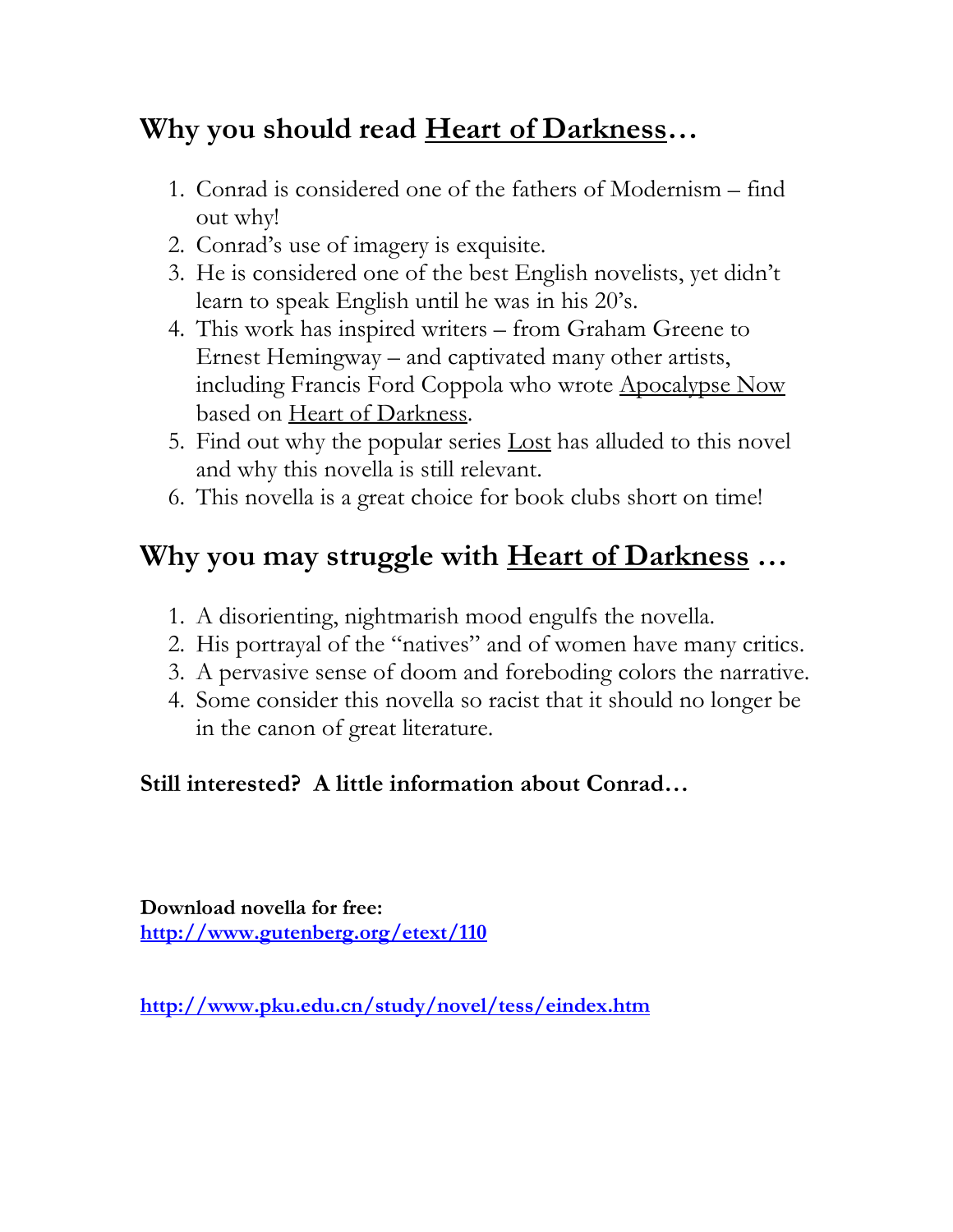# Fast Facts – Heart of Darkness

Pages – 77 (Bedford/St. Martin's Press Paperback Edition)

Author – Joseph Conrad

Date Published -- 1902

Setting – Zaire ("Congo")

Point of view – Frame story: 2 first person narrators (unnamed sailor and Marlow)

Genre – Frame story; Novella

Issues/Conflicts – Imperialism / Greed / Human Nature / Race

### Beyond the Basics…

Wikipedia lists the numerous works of literature, film, music and video games that have been influenced by Heart of Darkness, including Apocalypse Now, A Confederacy of Dunces, a song by the Hoodoo Gurus, the television series Lost, Golding's Lord of the Flies, and many, many more: http://en.wikipedia.org/wiki/Heart\_of\_Darkness

Download the BBC's podcast discussion of the novel: http://www.bbc.co.uk/radio4/history/inourtime/inourtime\_20070215.s html

Quotes by Conrad: http://www.quotationspage.com/quotes/Joseph\_Conrad/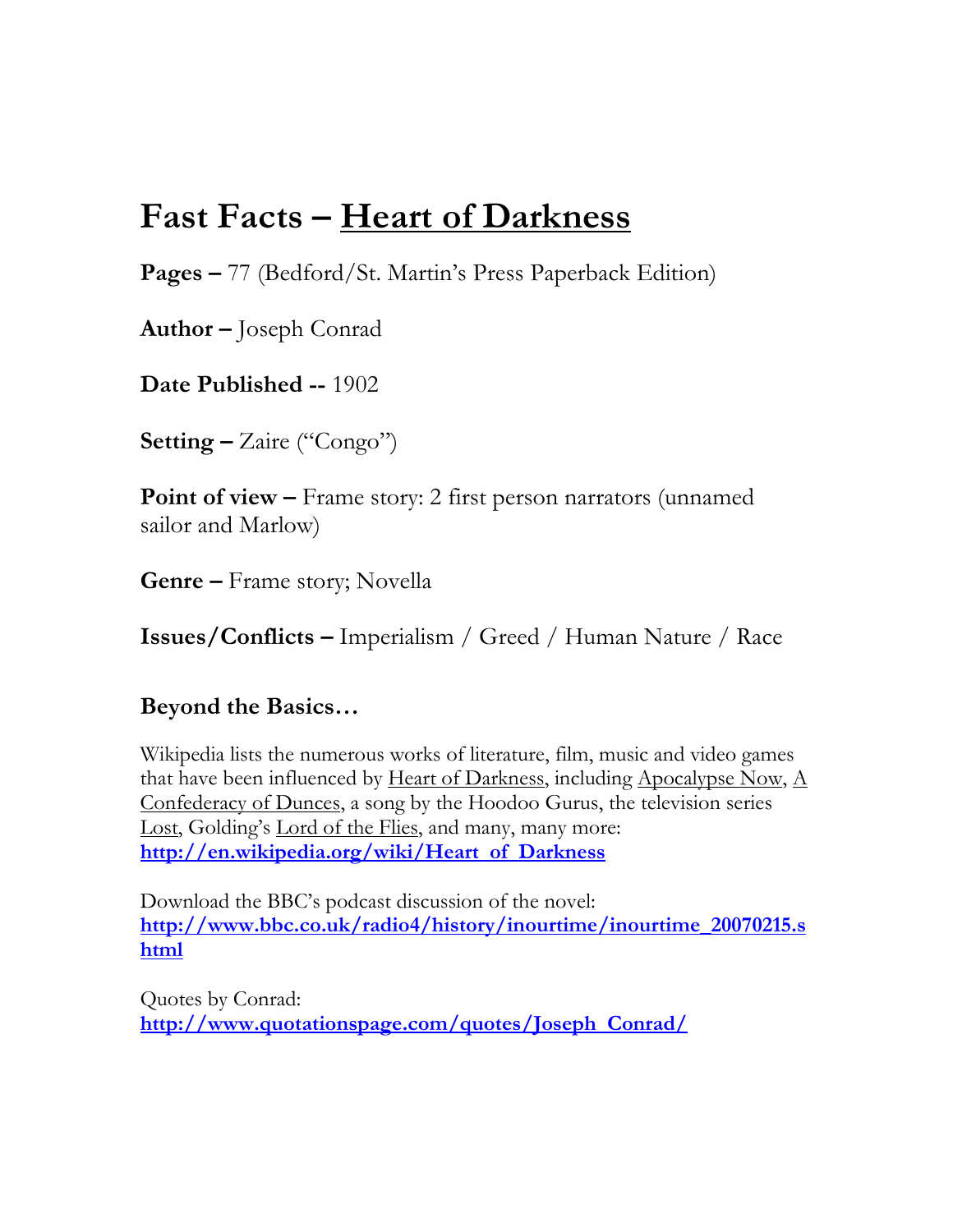## **Heart of Darkness -- Author Information**

### "I am more English than you are because I chose it." – Joseph Conrad

Joseph Conrad, one of the foremost English modernists, was born Jozef Teodor Konrad Korzeniowski in Berdichev, Poland on December 3, 1857. His father was a writer, translator (of Shakespeare and Hugo into French), and patriot. In 1861 he was arrested for his involvement in a Polish uprising against Russia. He was exiled to Vologda (300 miles north of Moscow). His wife and son joined him, but his wife died of tuberculosis four years later. After the death of his mother, Jozef was sent to live with his uncle. At the age of sixteen, he began his life-long career as a seaman, which allowed him to travel the world.

In 1878, after a failed suicide attempt, Jozef changed his name to Joseph Conrad, set sail on a British ship to Constantinople and started to learn English. Soon after, he gained British citizenship and eventually lived in London and Kent. Much of his writing was based on his travels, including Heart of Darkness, which closely follows his journey on a steamship to the "Congo." Conrad wrote the novella ten years after his journey, but many of the events and characters closely parallel his journals of that voyage.

On August 3, 1924, Conrad died of heart attack. He is the author of over twenty novels and novellas, numerous short stories, essays and memoirs. Although English was his third language, Conrad is considered to be "among the very greatest novelists in the language – or any language" (FR Leavis).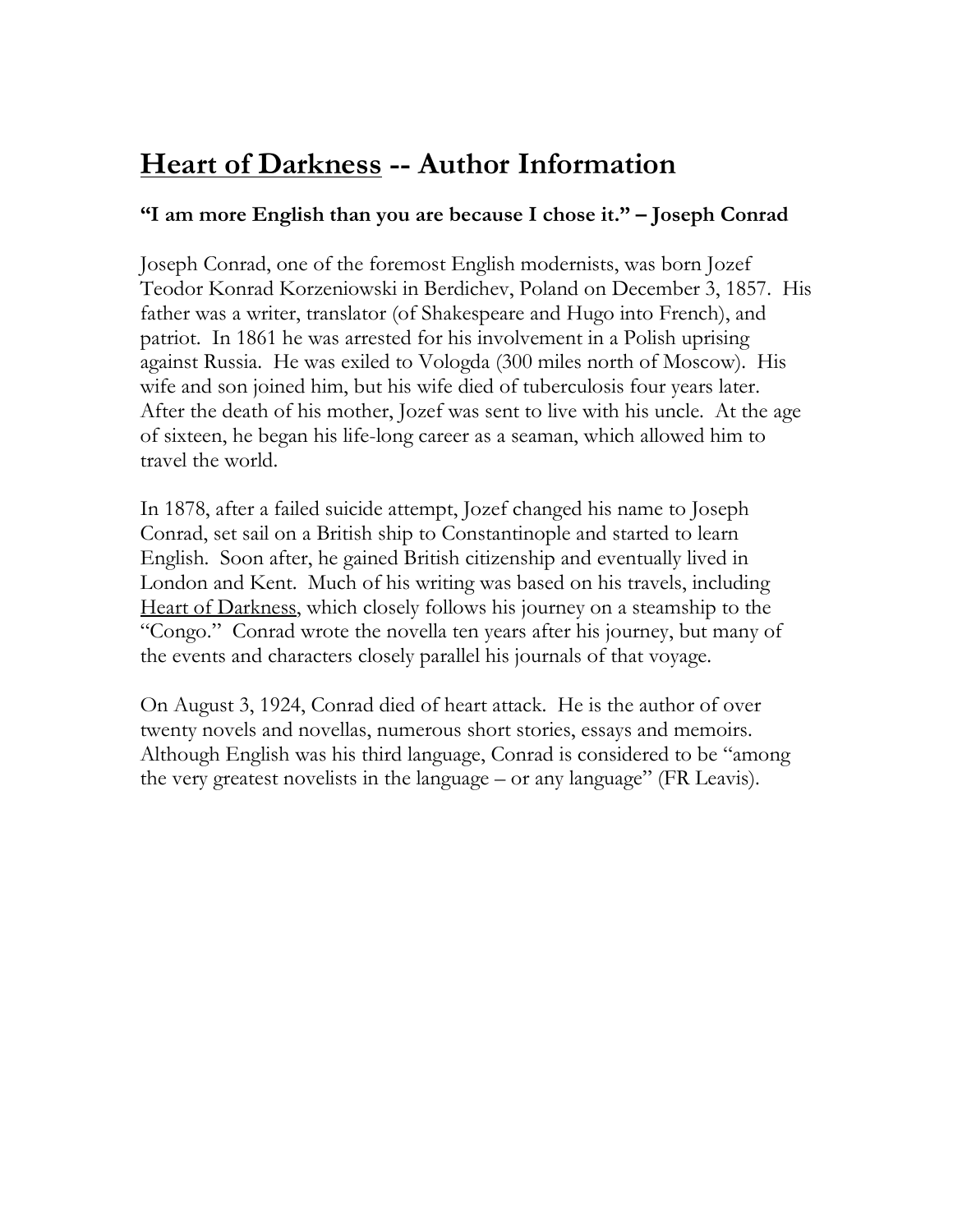### More information on Conrad's life and works:

The Joseph Conrad Society (UK) http://www.josephconradsociety.org/

Photos of Conrad:

http://www.geh.org/ar/strip29/htmlsrc/coburn\_sld00019.html#79:3725 :0006

http://digitalgallery.nypl.org/nypldigital/dgkeysearchresult.cfm?word=  $Conrad\%2C\%20Joseph\%2C\%201857-1924&s=3&notword=&f=2$ 

#### Portraits of Conrad:

http://www.npg.org.uk/live/search/person.asp?search=ss&sText=jose ph+conrad&LinkID=mp01005

Further biographical information: http://www.kirjasto.sci.fi/jconrad.htm

http://www.online-literature.com/conrad/

Collection of his letters: http://assets.cambridge.org/052156/1957/sample/0521561957ws.pdf

Information on his grave site: http://www.findagrave.com/cgi-bin/fg.cgi?page=gr&GRid=20386

A series of critical essays on Conrad and his works: http://www.literaryhistory.com/20thC/Conrad.htm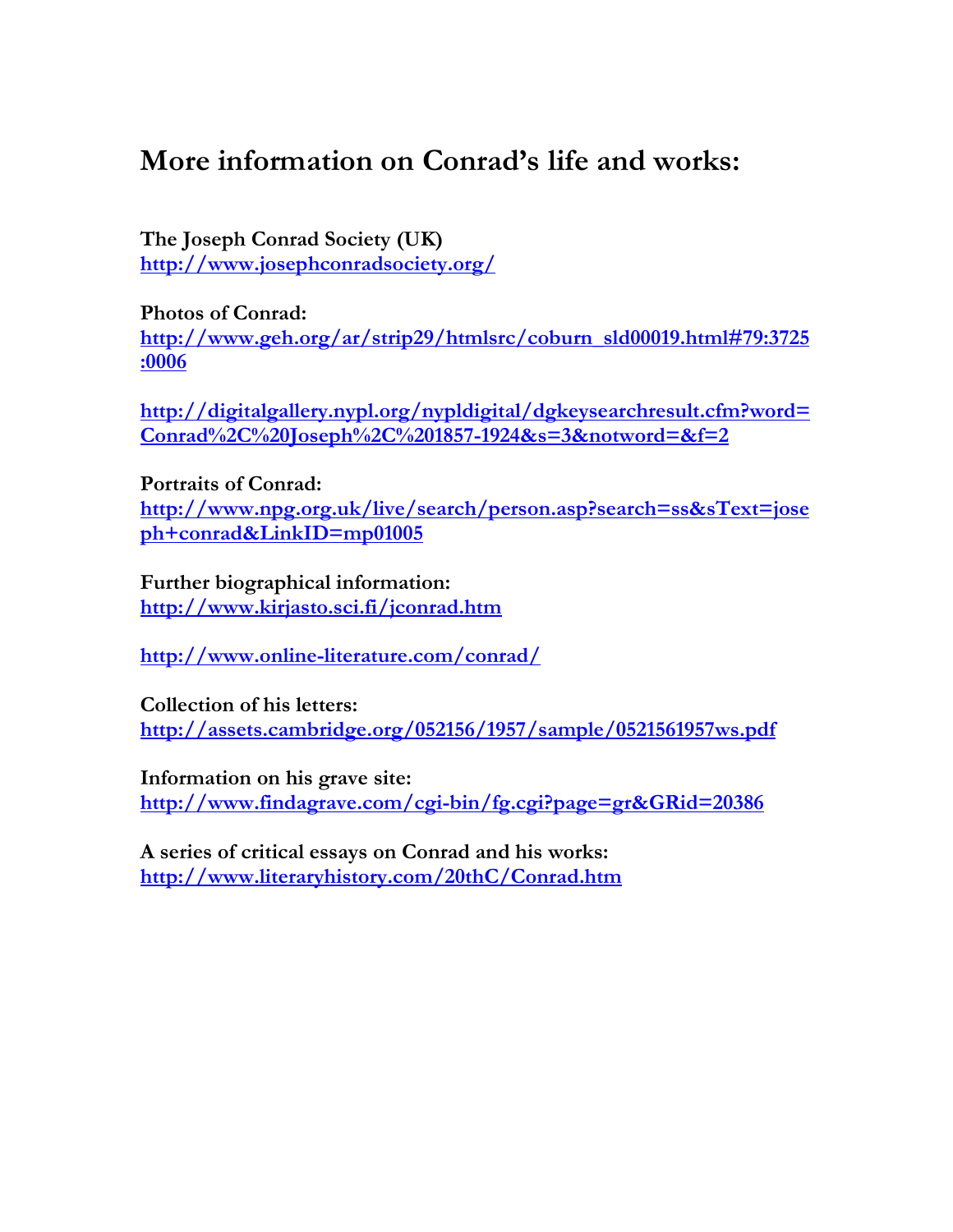Printable Bookmark! Please print and then cut to use as a reference as you read!! Only basic information has been provided to avoid "spoilers." The "Intro" column indicates the chapter in which each character is first introduced. Enjoy!

| Captain            | Director of the        | Ch. I                     |
|--------------------|------------------------|---------------------------|
|                    | Company                |                           |
| The Lawyer         | Former sailor;         | Ch. I                     |
|                    | Marlow's audience      |                           |
| The                | Former sailor;         | Ch. I                     |
| Accountant         | Marlow's audience      |                           |
| Charles            | Protagonist and        | Ch. I                     |
| Marlow             | narrator; captain of   |                           |
|                    | steamer                |                           |
| Marlow's Aunt      | Gets Marlow job        | Ch. I                     |
|                    | with Company           |                           |
| Fresleven          | Marlow's dead          | Ch. I                     |
|                    | predecessor            |                           |
| Chief and son      | Natives                | $\overline{C}$ h. I       |
| Slim and fat       | Company                | $\overline{\text{Ch. I}}$ |
| women              | employees              |                           |
| Company's          | Company                | Ch. I                     |
| Secretary,         | employees              |                           |
| Clerk, and         |                        |                           |
| Doctor             |                        |                           |
| Swedish            | Acquaintance of        | $\overline{\text{Ch. I}}$ |
| Captain            | Marlow                 |                           |
| Chief              | Efficient and neat;    | $\overline{\text{Ch. I}}$ |
| Accountant         | works for Company      |                           |
| Mr. Kurtz          | Chief of the Inner     | Ch. I                     |
|                    | Station.               |                           |
| Manager            | Runs Central           | $\overline{\text{Ch. I}}$ |
|                    | Station in African     |                           |
|                    | territory              |                           |
| <b>Brickmaker</b>  | Spy for manager        | Ch. I                     |
| <b>The Natives</b> | Collective presence    | Ch. I                     |
|                    | felt throughout        |                           |
|                    | story                  |                           |
| Uncle of           | Leader of Eldorado     | $\overline{Ch. I}$        |
| Manager            | Exploring              |                           |
|                    | Expedition             |                           |
| Helmsman           | Pilots Marlow's        | $Ch.$ II                  |
| ("half caste")     | steamboat              |                           |
| Pilgrims           | Agents of Central      | Ch. II                    |
|                    | Station                |                           |
| Cannibals          | Marlow's crew          | Ch. II                    |
| Russian trader     | Represents a Dutch     | Ch. II                    |
|                    | company                |                           |
| Kurtz'sAfrican     | Beautiful, influential | Ch.III                    |
| mistress           | woman                  |                           |
| Kurtz's            | Kurtz's fiancee        | Ch.III                    |
| intended           |                        |                           |
|                    |                        |                           |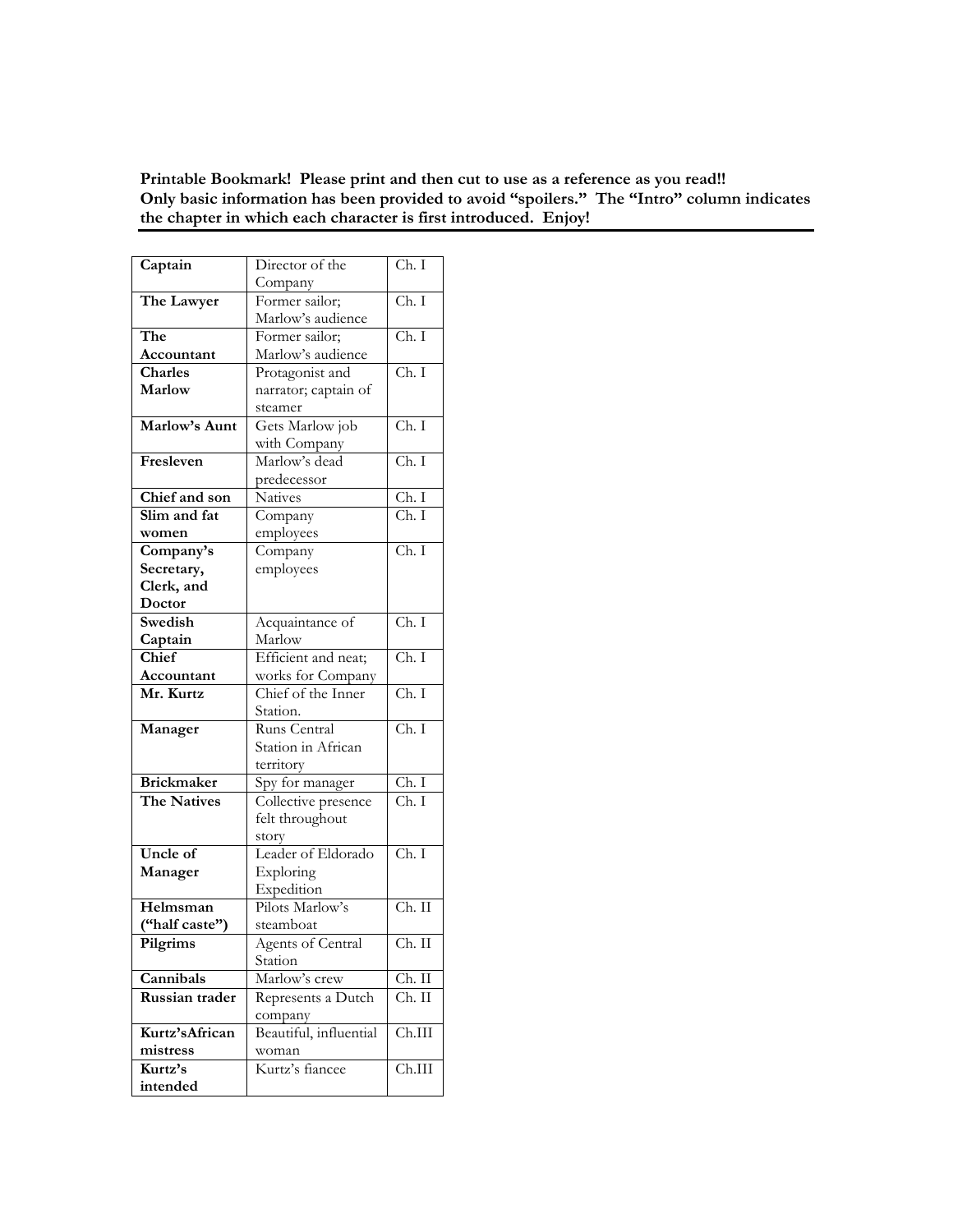## Menu Ideas – Heart of Darkness

Since Conrad was a product of both Poland and England, consider serving tea and a Polish delicacy.

#### Great sites for tea:

http://www.choiceorganicteas.com/blackteas-order.asp

http://www.republicoftea.com/templates/detail.asp?navID=291

http://www.celestialseasonings.com/index.html

http://www.teaforte.com/

A great website about Polish cuisine, including the following recipes!

#### http://www.magma.ca/~pfeiffer/sharon/polish.htm

#### POTATO PANCAKES (Placki Kartoflane)

This is a typical Polish dish. This should be served hot, preferably directly from the frying pan or you can keep them warm in the oven.

3 large potatoes 1 small onion salt and pepper oil for frying 300 ml sour cream

Peel potatoes and onion and grate coarsely. Mix well and squeeze out as much excess liquid as possible. Season. Pour enough oil in frying pan. When pan is hot, put in large spoonfuls of the potato mixture and immediately flatten. They should be quite thin. When the underside is brown, turn it slowly to cook the other side. Serve with sour cream. Serves 4.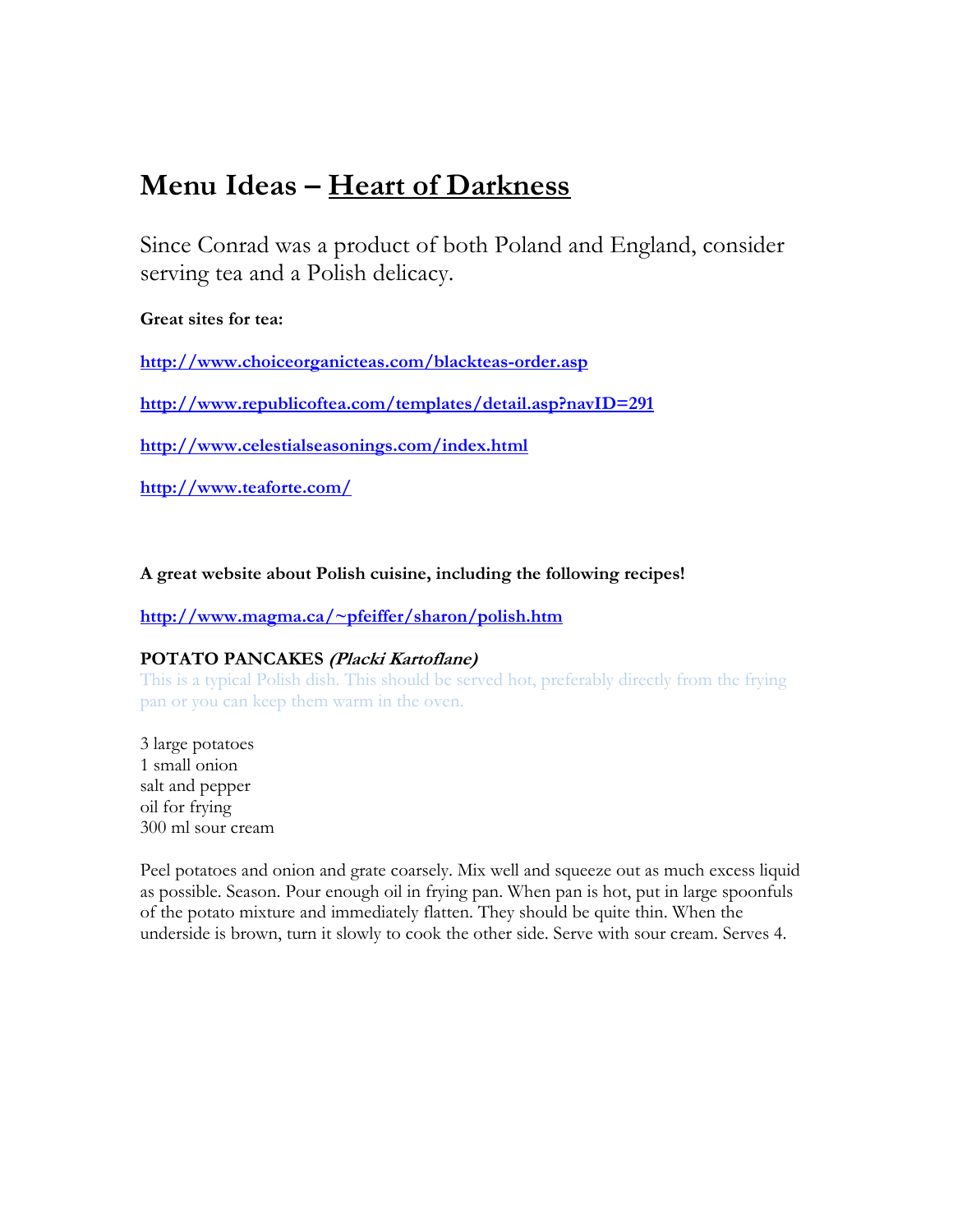#### PASTRY TWISTS (Chrust/Faworki)

Chrust means brushwood which describes the appearance of these sweet pastry twists. If properly made, they should be very thin and simply melt in the mouth.

250g plain flour 1 tbs icing sugar 25g butter 1 egg 2 egg yolks 1 tbs sour cream 1 tbs vinegar butter or oil for deep frying icing sugar for dredging

Mix all but the last two of the above ingredients together in a large bowl to form a dough. Roll out as thinly as possible. Cut into narrow strips and make a slit down the middle of each one. Push one end through the slit and pull gently so that you have a twist in the middle. Do this to all of the strips. Heat enough butter or oil in a pan for deep frying. Fry the pastry twists until golden on both sides. Drain on kitchen paper. Pile on plate and dredge with icing sugar.

#### LITTLE FINGERS (Paluszki)

Best served straight from the oven.

125g butter 125g cooked potato, mashed 125g flour 1 egg, beaten 1 tbs caraway seeds salt

Preheat oven to 240C/475F. Combine butter, potato and flour to make a dough. Place on a well-floured board and knead. Refrigerate for 15 minutes, then roll out very thinly. Cut into narrow strips. Place on a well greased baking tray and brush with beaten egg. Sprinkle with salt and caraway seeds. Bake for approx 10 minutes, until golden. Serves 4.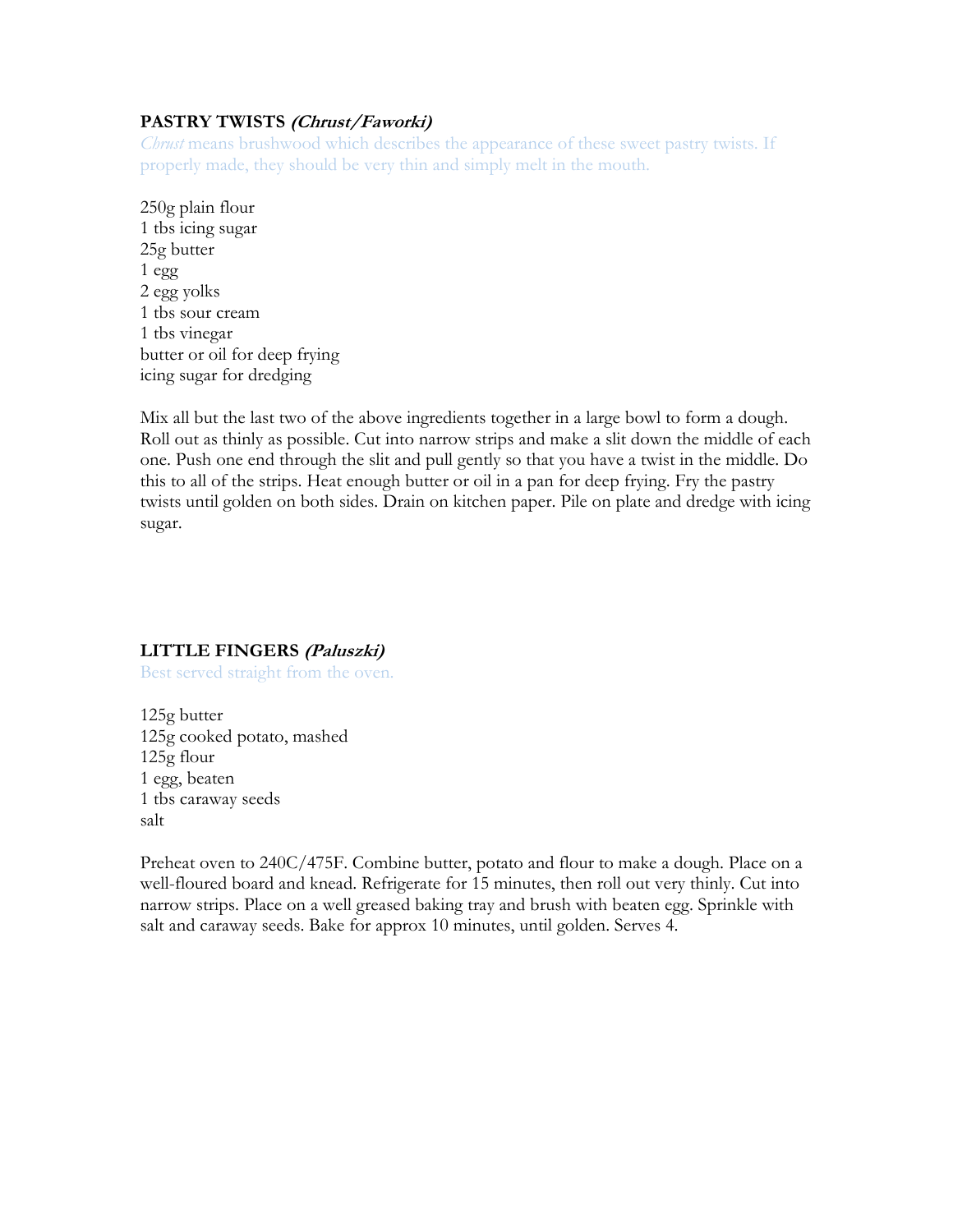# Heart of Darkness – Creating the Mood!!

Here are some ideas to set the mood and get the conversation started to help you appreciate Conrad's classic. Enjoy!

### Introductory Game Ideas:

The film Apocalypse Now was inspired by and based on Heart of Darkness – consider asking members to view it beforehand, or during your book club. Another great companion film would be Blood Diamond – a 2006 film with contemporary concerns that closely echo the novella's themes.

Links to films:

Apocalypse Now: http://www.imdb.com/title/tt0078788/

Heart of Darkness: http://www.imdb.com/title/tt0110002/

Or, see if your local library has a video biography of Conrad – his life was fascinating!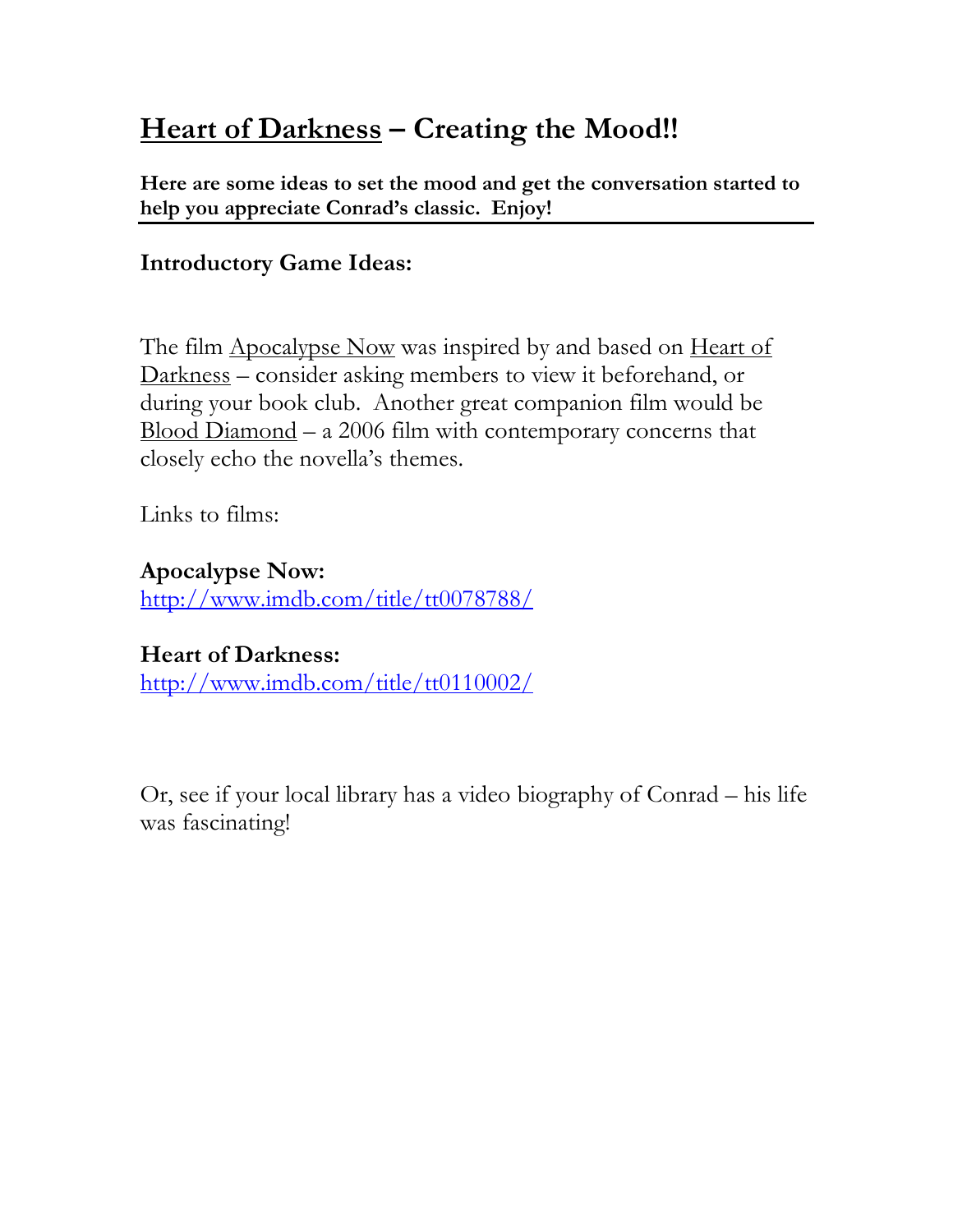# Literary Terms - Heart of Darkness

**Exposition –** the introduction of the setting, characters, conflict(s) at the beginning of a novel. Our first impressions are so influential to our enjoyment and impressions, so after finishing a novel, skim the first chapter again to see how the author shaped and influenced your first impressions. Consider why Conrad frames Marlow's story with an unnamed narrator.

Diction – word choice. Notice Conrad's word choice and how that influences your reading speed as well as enjoyment level. Notice how often words like "sordid" "horrible" "terror" "irony" appear.

Syntax – style of sentence structure. Notice how the author's crafting of syntax affects your engagement as a reader. Complexity of syntax does not determine literary merit; the pairing of syntax to meaning does. Notice how Conrad's sentences tend to be laden with imagery.

Tone – author's attitude toward subject. Think "tone of voice." Tone is created through diction and can be very subtle, but is extremely important. If you misinterpret the tone, you most likely misinterpret the meaning or theme of the narrative. Consider how the tone of the unnamed narrator and Marlow's tone contrast.

Mood – emotional atmosphere of novel. Mood is considered an aspect of the setting (time, place, *atmosphere*). When we read a novel, we "read ourselves," so think about what type of mood your favorite novels tend to have and how different moods influence your enjoyment level.

**Theme –** main idea that runs throughout and unifies novel. Theme should be stated as a complete thought and not one word, which would instead be a topic of the novel: instead of "race" or "greed," consider what the author is saying about the nature of greed or race in the novel. In classics, themes are frequently not "morals;" they may or may not represent the ideal.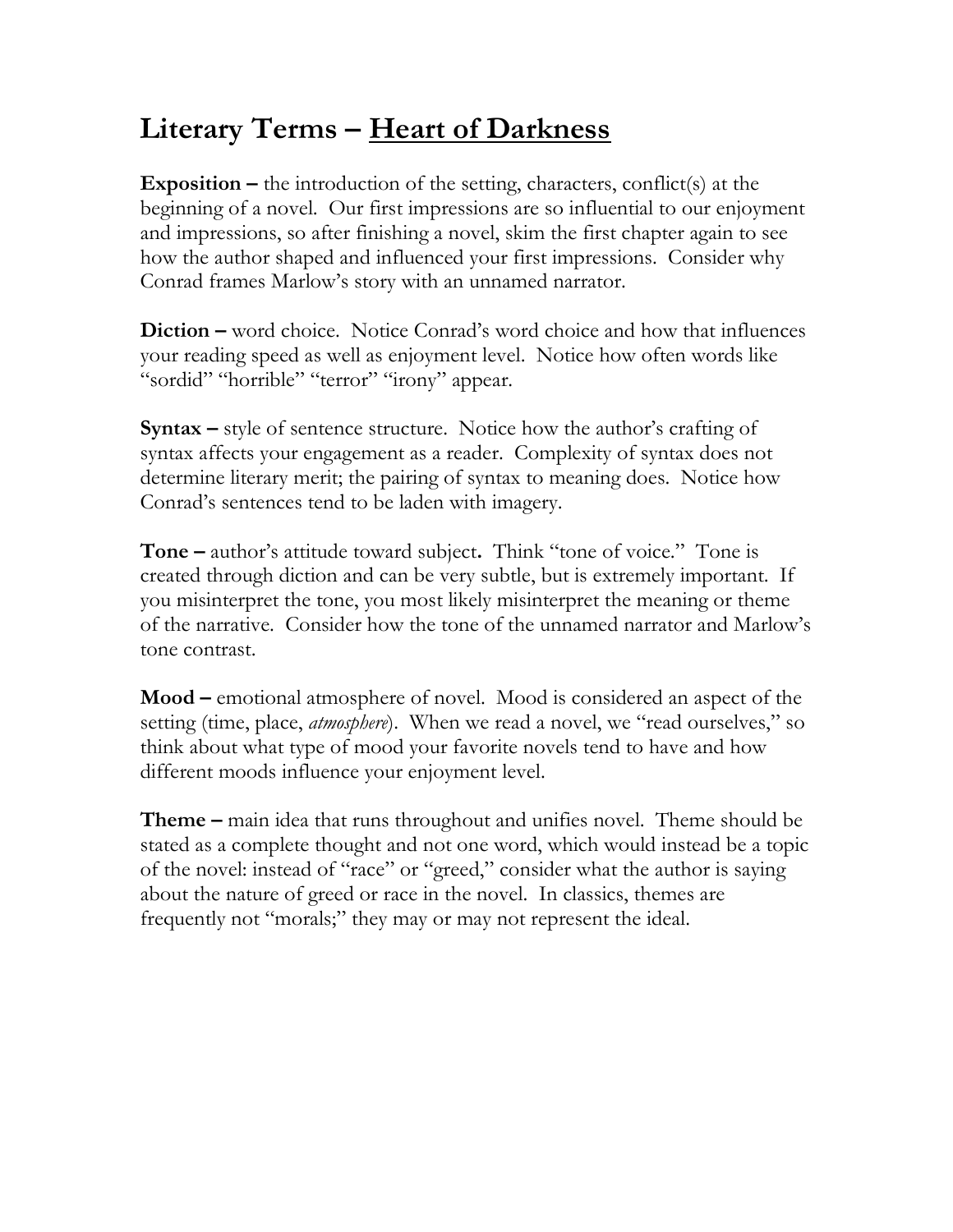**Irony** – the opposite of what it expected. **Dramatic irony** is when the reader has more information than the character does, providing the reader with an allknowing perspective. **Situational irony** is when a situation turns out differently than expected. Verbal irony is when the speaker means the opposite of what is said, so correctly interpreting tone becomes crucial to the reader's understanding of the events and particularly of the themes. An example of pervasive irony in Heart of Darkness is the reality that the most "civilized" people of the Empire are the most morally corrupt.

Imagery – the use of words that engage the senses. Notice how Conrad's powerful use of imagery right from the beginning:

The sea-reach of the Thames stretched before us like the beginning of an interminable waterway. In the offing the sea and the sky were welded together without a joint, and in the luminous space the tanned sails of the barges drifting up with the tide seemed to stand still in red clusters of canvas sharply peaked, with gleams of varnished sprits. A haze rested on the low shores that ran out to sea in vanishing flatness (ch. 1).

Symbolism – when an element of the story (object, character, color, etc.) is both literally present in the novel *and* has significance or represents something beyond itself. Consider what symbolic significance the fog, Congo River, and ivory have to the meaning of the story.

Foil – when two characters contrast each other. The characters do not need to be enemies – or even be aware of one another. Marlow and the Russian are foils.

Foreshadowing – when the author provides hints to future events. The fact that Marlow's predecessor, Fresleven, committed suicide does not bode well for Marlow.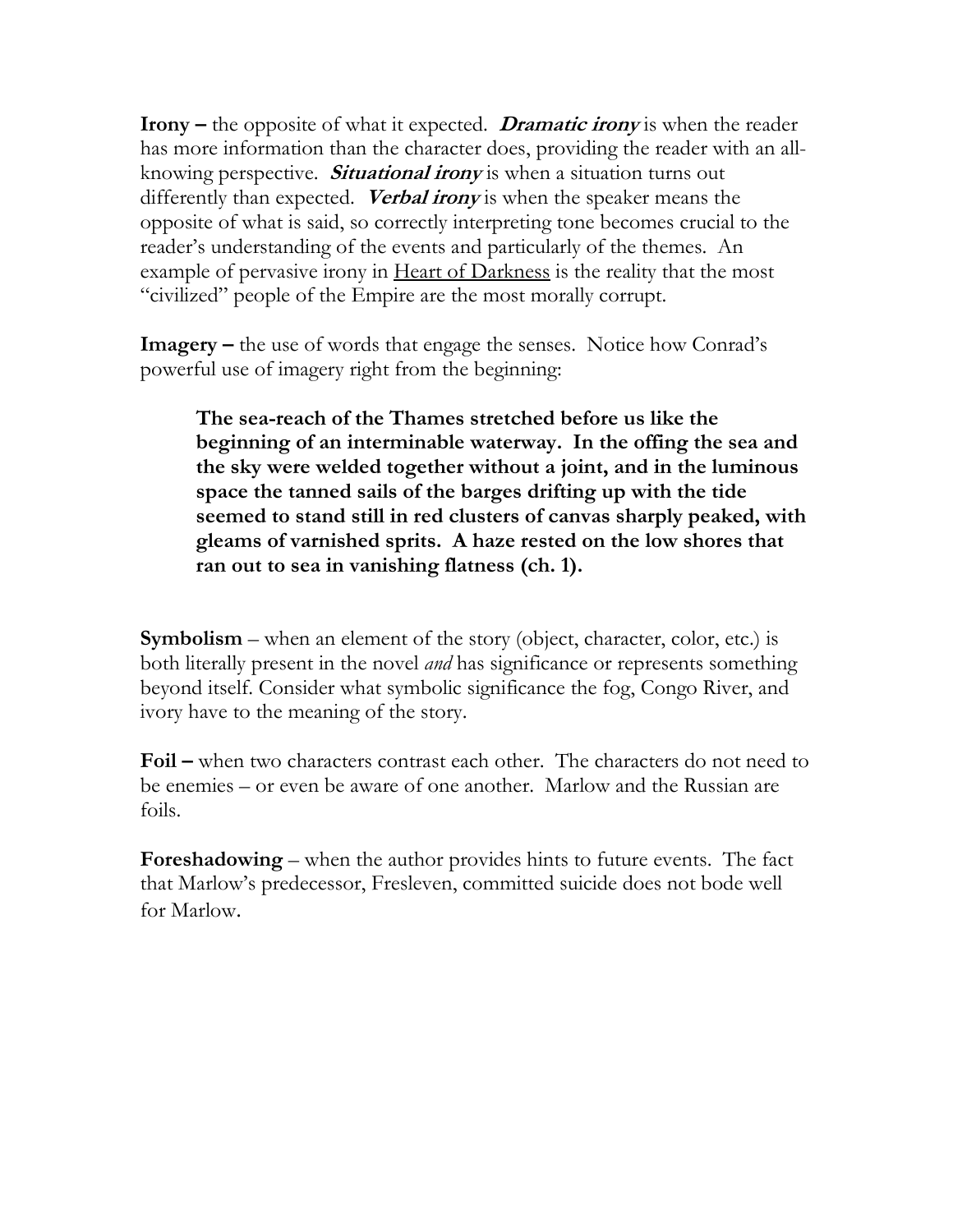# Heart of Darkness Discussion Questions

The following questions approach the novel from a number of different angles, i.e., how the novel functions as a work of art, how it reflects the time period, how it addresses fundamental questions of humanity, and how it engages the reader. A good discussion tends to start with our "heads" and end with our "hearts." So, you may want to save subjective opinions of taste until after you have discussed the more objective elements of why this work is considered a classic. It is tempting to begin with, "What did everyone think?" But if a number of people really didn't like the novel, their opinions may derail a discussion of the novel's merits. On the other hand, I recommend starting with a few accessible questions and asking every member to respond to ensure that all voices are present and heard from the beginning. Just a few suggestions! Enjoy…

### Warm up questions:

- Which character did you empathize with the most? Which characters did you dislike the most and why?
- Did the strange, foggy atmosphere add or detract from your enjoyment?
- 1. Conrad is quoted as having said, "My task is, above all, to make you see." What do you think he wanted us to "see" by the end of this novella?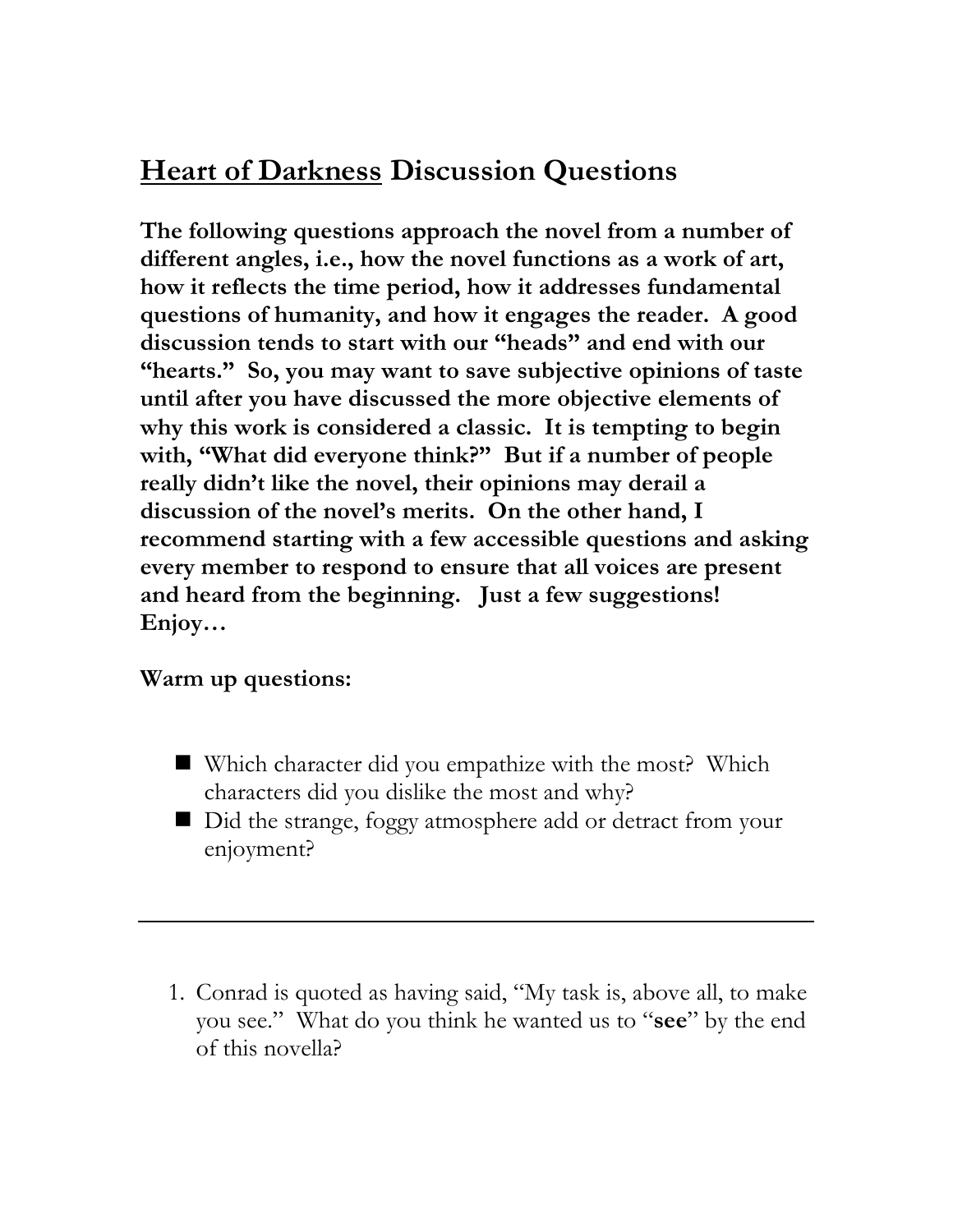- 2. One of the primary themes in this novel is that power and **greed** corrupt men's souls and lead them to do reprehensible things. This theme has been echoed throughout the ages – why do greed and power corrupt? Is Marlow immune? Why do Marlow, the Russian, and many others find Kurtz so fascinating?
- 3. A recent Hollywood film Blood Diamond parallels many of themes of <u>Heart of Darkness</u>, but replaces the quest for ivory with the quest for diamonds. In what other ways is **Africa** still being ransacked? Although the lust for ivory is at the core of the novel's corruption, Kurtz's mistress is the only character adorned – what is the effect of this?
- 4. Many readers have focused on what Conrad believes happens when individuals are asked to function outside the checks and balances of society. William Golding was inspired by Conrad's work to write Lord of the Flies. Why do individuals need the security and restraint of society? Why do some individuals need this more than others?
- 5. Two of Kurtz's lines have resonated with readers since the inception of this novella: "Exterminate the Brutes…" and "The Horror! The Horror!" Which "Brutes" are Kurtz referring to? What "Horror"?
- 6. Why does Marlow lie to Kurtz's fiancé at the end? What is the function of "**Kurtz's Intended**" in the story?
- 7. Many of the characters are **nameless** or named only by their occupation. Why do you think Conrad did this? What is the effect?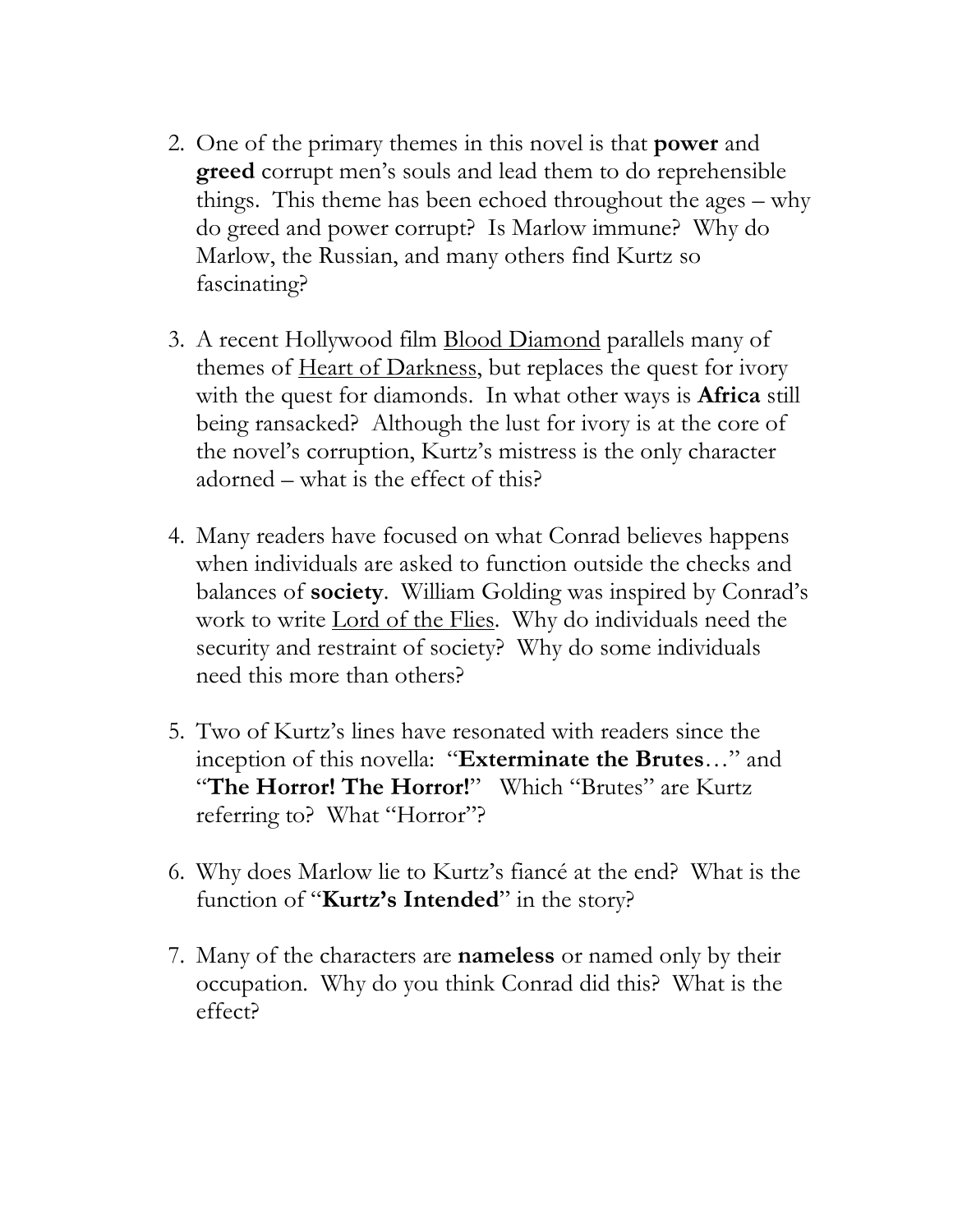- 8. He also refers to groups of people collectively: "The Natives" and "The Pilgrims." What does he seem to be saying about mob psychology? How are these two groups similar and different? Marlow and Kurtz are two of the few individuals in the novel – who else is distinct in personality and actions?
- 9. Illness is pervasive throughout the story apart from the physical illnesses of Marlow, Kurtz and others, what seems to be the psychological illness afflicting many of the characters?
- 10. Many have debated about whether the novella itself is racist, apart from the racism of its characters. What do you think?

Consider the following criticism:

One of Conrad's greatest critics is Chinua Achebe who has been quoted in the following ways:

Conrad was "guilty of preposterous and perverse arrogance in reducing Africa to the role of props for the break-up of one petty European mind."

Heart of Darkness is not "a great work of art [because it is] a novel which celebrates… dehumanization, which depersonalizes a portion of the human race."

"Although he's writing good sentences, he's also writing about a people, and their life. And he says about these people that they are rudimentary souls… The Africans are the rudimentaries, and then on top are the good whites."

Check out the rest of this controversial article at:

http://www.failuremag.com/arch\_history\_chinua\_achebe.html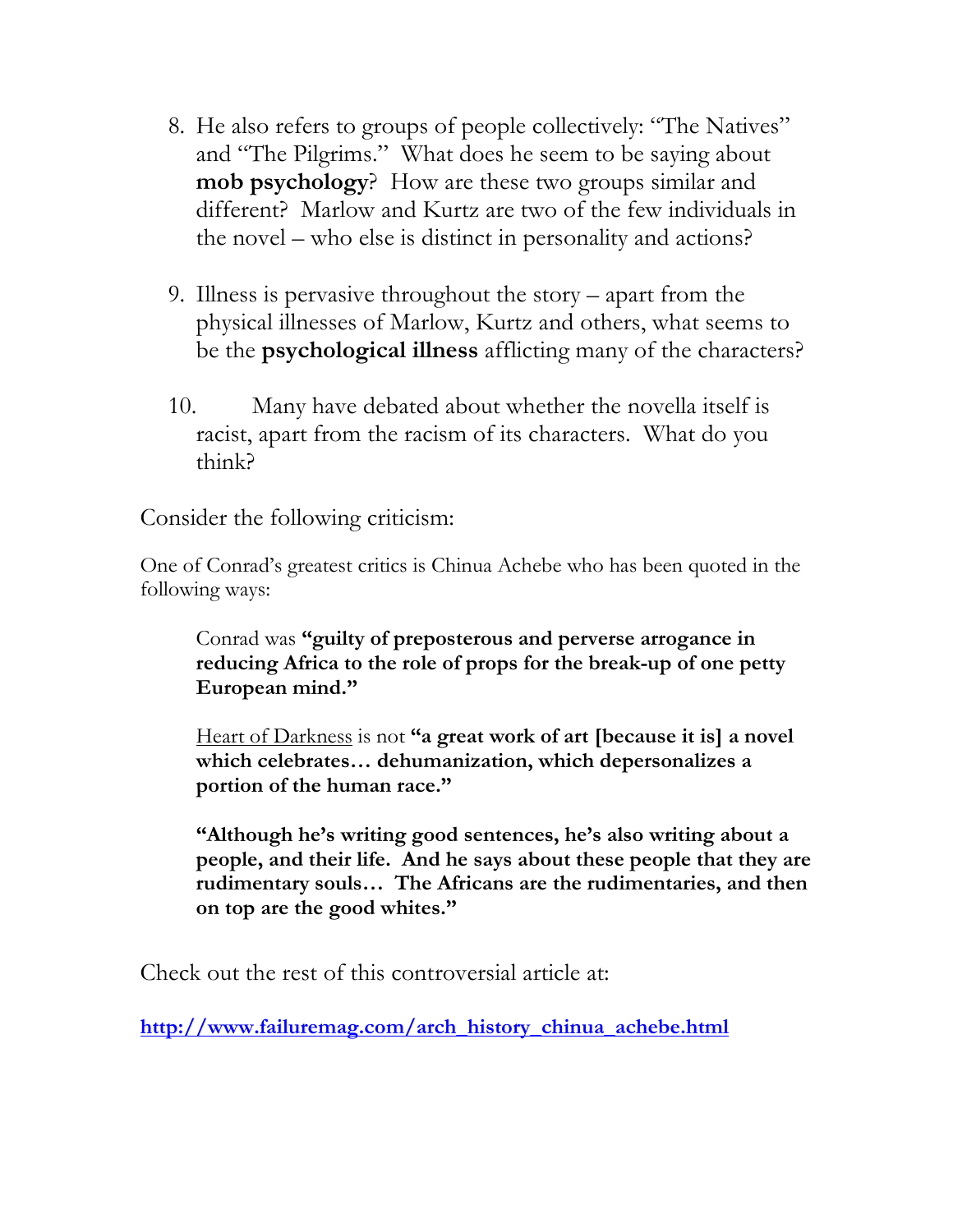## Wrap up Questions!

- 1. Which character did you relate to the most?
- 2. Would you recommend the book to others?
- 3. If you could change anything, what would it be?
- 4. Do you believe this should be considered a classic?
- 5. Do you believe this novel should be taught in high schools?